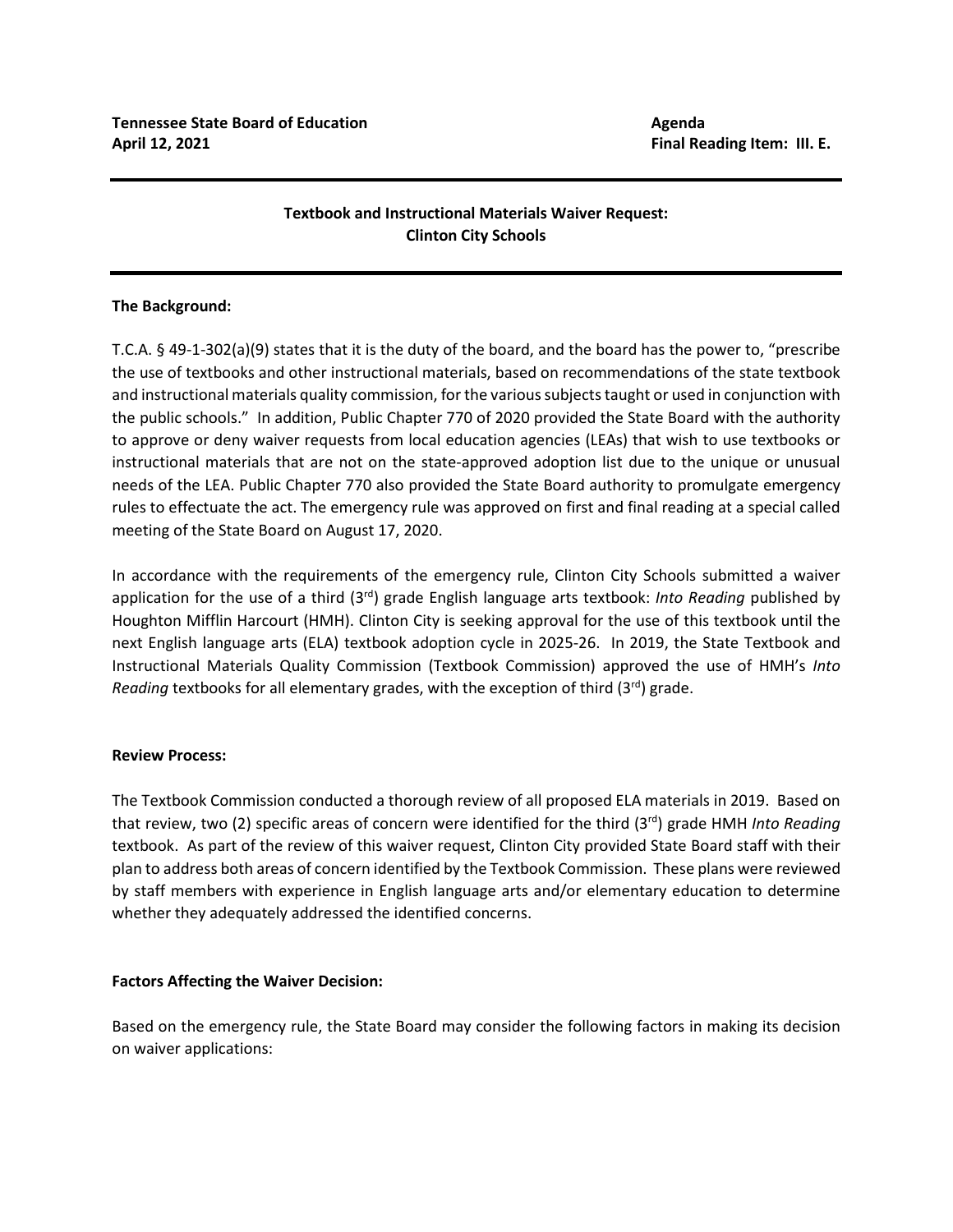- (1) The recommendation of the Commissioner and reasons supporting the recommendation to approve or deny the application.
	- a. Before the authority to review textbook waiver requests was assigned to the State Board, the Department of Education reviewed waiver applications from eight (8) LEAs for this same textbook and ultimately approved four (4) of those waivers. The Department also provided an overview of the rationale used to make those waiver decisions to State Board staff.
- (2) The explanation of the unique or unusual needs of the school system necessitating the use of the requested Textbooks and/or Instructional Materials in the waiver application.
	- a. According to its waiver application, Clinton City is requesting this waiver due to the unique and unusual needs of the district. Those needs included:
		- 1. Committees of Clinton City teachers unanimously selected the Houghton Mifflin Harcourt *Into Reading* program for elementary English language arts for all other grades, in addition to third  $(3<sup>rd</sup>)$  grade.
		- 2. *Into Reading* supports both whole-group and small-group/guided reading instruction.
		- 3. *Into Reading* materials appeared to best support differentiation based on student needs.
- (3) The extent of the Textbook and/or Instructional Materials' alignment to Tennessee academic standards and, if necessary, the extent to which the LEA's plan would remediate any areas of misalignment with Tennessee academic standards.
	- a. The Textbook Commission reviewed the proposed textbook in 2019. After an initial review and re-review based on additional information from publishers, the Textbook Commission found the HMH *Into Reading* third (3rd) grade textbook did not fully meet the two following requirements.
		- 1. 1.b. Vocabulary: Materials provide direct and contextual instruction for Tier 2 and Tier 3 vocabulary that supports knowledge building.
		- 2. 1.c. End-of-unit/culminating tasks: Materials provide students with multiple opportunities to demonstrate their literacy skills and convey their knowledge acquisition.
	- b. Based on the State Board staff review, the plans detailed in the Clinton City waiver request adequately address the concerns noted by the Textbook Commission. To address the vocabulary concerns, Clinton City plans to use additional research-based vocabulary supplemental materials and indicated that teachers would have a designated professional development day to emphasize vocabulary routines. To address the culminating tasks concerns, Clinton City plans to work with teachers to modify and enhance the culminating tasks within each module and include the revised tasks in their district pacing guide. They